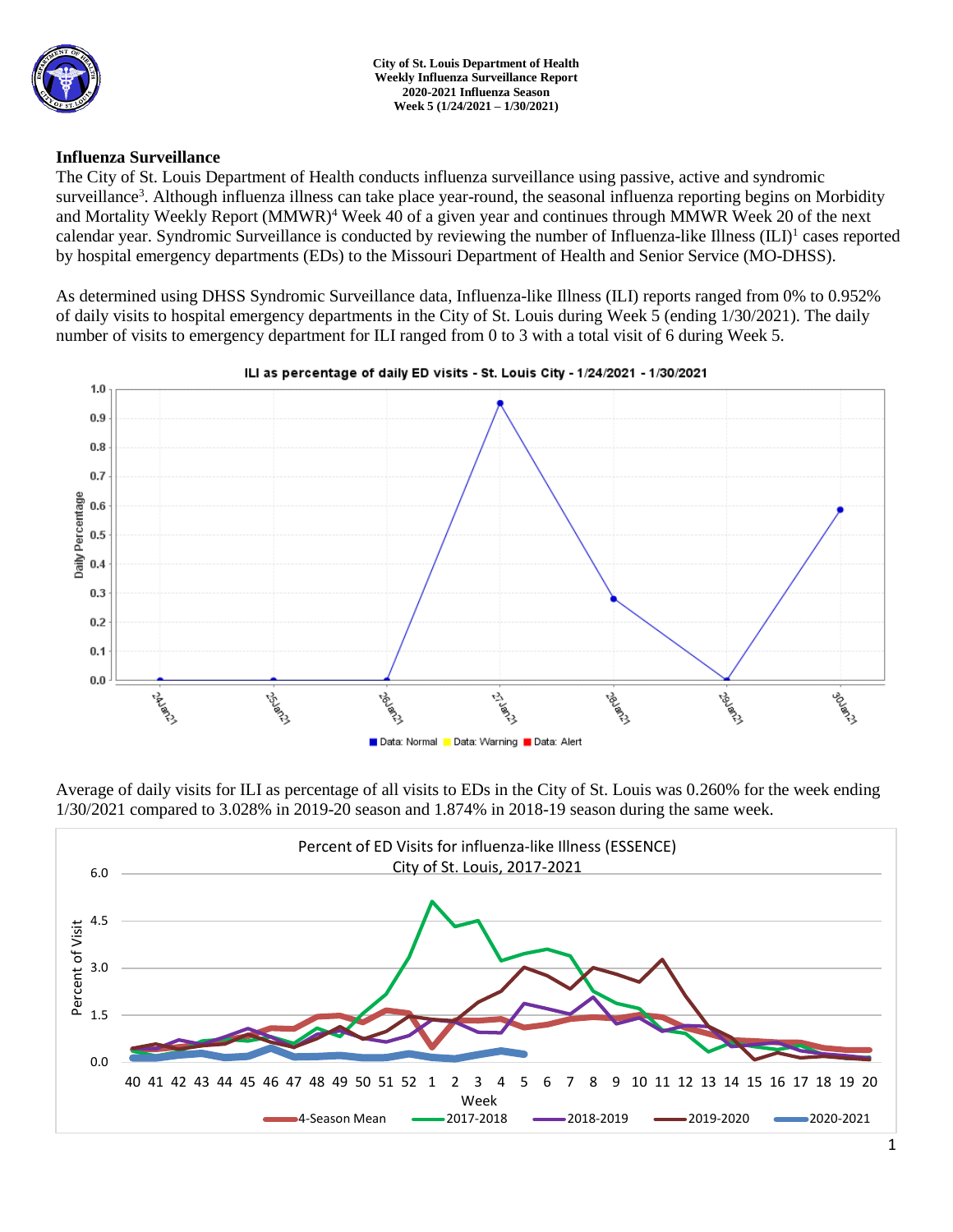Passive Surveillance is conducted through reporting of confirmed influenza cases<sup>2</sup> from various surveillance sites like hospitals, offices of healthcare providers, and laboratories. As of the current influenza season, for the week ending 1/30/2021, there have been 5 cases of Influenza A and 9 cases of Influenza B for a total of 14 influenza cases from the city of St. Louis. Influenza A accounted for 36% and influenza B accounted for 64% of total influenza cases. The data of the latest weeks is provisional and is subject to change in the following weeks.

# **Table 1: Number of Laboratory Positive Influenza Cases by Influenza Type**

| Influenza Type              | Week 2<br>$(1/3/2021 -$<br>1/9/2021 | Week 3<br>$(1/10/2021 -$<br>1/16/2021 | Week 4<br>$(1/17/2021 -$<br>1/23/2021 | Week 5<br>$(1/24/2021 -$<br>1/30/2021 | 2020-2021*<br>Season-to-Date | Percentage |
|-----------------------------|-------------------------------------|---------------------------------------|---------------------------------------|---------------------------------------|------------------------------|------------|
| Influenza A                 |                                     |                                       | 0                                     |                                       |                              | 36%        |
| Influenza B                 | 0                                   |                                       | 0                                     |                                       | 9                            | 64%        |
| Influenza unknown / Untyped | 0                                   |                                       | 0                                     |                                       |                              | 0%         |
| <b>Total</b>                |                                     |                                       | 0                                     |                                       | 14                           | 100%       |

# **Table 2: Number of Laboratory Confirmed Influenza Cases by Age Group**

| <b>Age Group</b> | Week 2<br>$(1/3/2021 -$<br>1/9/2021 | Week 3<br>$(1/10/2021 -$<br>1/16/2021 | Week 4<br>$(1/17/2021 -$<br>1/23/2021 | Week 5<br>$(1/24/2021 -$<br>1/30/2021 | 2020-2021*<br>Season-to-Date | Percentage |
|------------------|-------------------------------------|---------------------------------------|---------------------------------------|---------------------------------------|------------------------------|------------|
| 0 to 4 years     | 0                                   | 0<br>0                                |                                       | 7%                                    |                              |            |
| 5 to 14 years    | 0                                   | $\mathbf{0}$                          | 0                                     | 0                                     | 2                            | 14%        |
| 15 to 24 years   |                                     | 0                                     | 0                                     | 0                                     | 2                            | 14%        |
| 25 to 49 years   | 0                                   | $\Omega$                              | 0                                     | 0                                     | 5                            | 36%        |
| 50 to 64 years   | 0                                   | 0                                     | $\Omega$                              | 0                                     | 2                            | 14%        |
| 65+ years        | 0                                   | 0                                     | 0                                     | 0                                     |                              | 14%        |
| <b>Total</b>     |                                     |                                       |                                       | 0                                     | 14                           | 100%       |

# **Table 3: Number of Laboratory Confirmed Influenza Cases by Age Group and Type**

For Cases Reported between 09/27/2020 and 1/30/2021

| <b>Age Group</b> | <b>Type A</b> |      | <b>Type B</b> |      | <b>Unknown Type</b> |   | <b>Total</b> |      |
|------------------|---------------|------|---------------|------|---------------------|---|--------------|------|
|                  | n             | %    | n             | %    | n                   | % | n            | %    |
| 0 to 4 years     |               | 0.0  |               | 11.1 | 0                   |   |              | 7.1  |
| 5 to 14 years    |               | 40.0 |               | 0.0  |                     |   |              | 14.3 |
| 15 to 24 years   |               | 20.0 |               | 11.1 |                     |   |              | 14.3 |
| 25 to 49 years   |               | 0.0  |               | 55.6 |                     |   |              | 35.7 |
| 50 to 64 years   |               | 20.0 |               | 11.1 | 0                   |   |              | 14.3 |
| 65+ years        |               | 20.0 |               | 11.1 | 0                   |   |              | 14.3 |
| Total            |               |      | C)            |      |                     |   | 14           |      |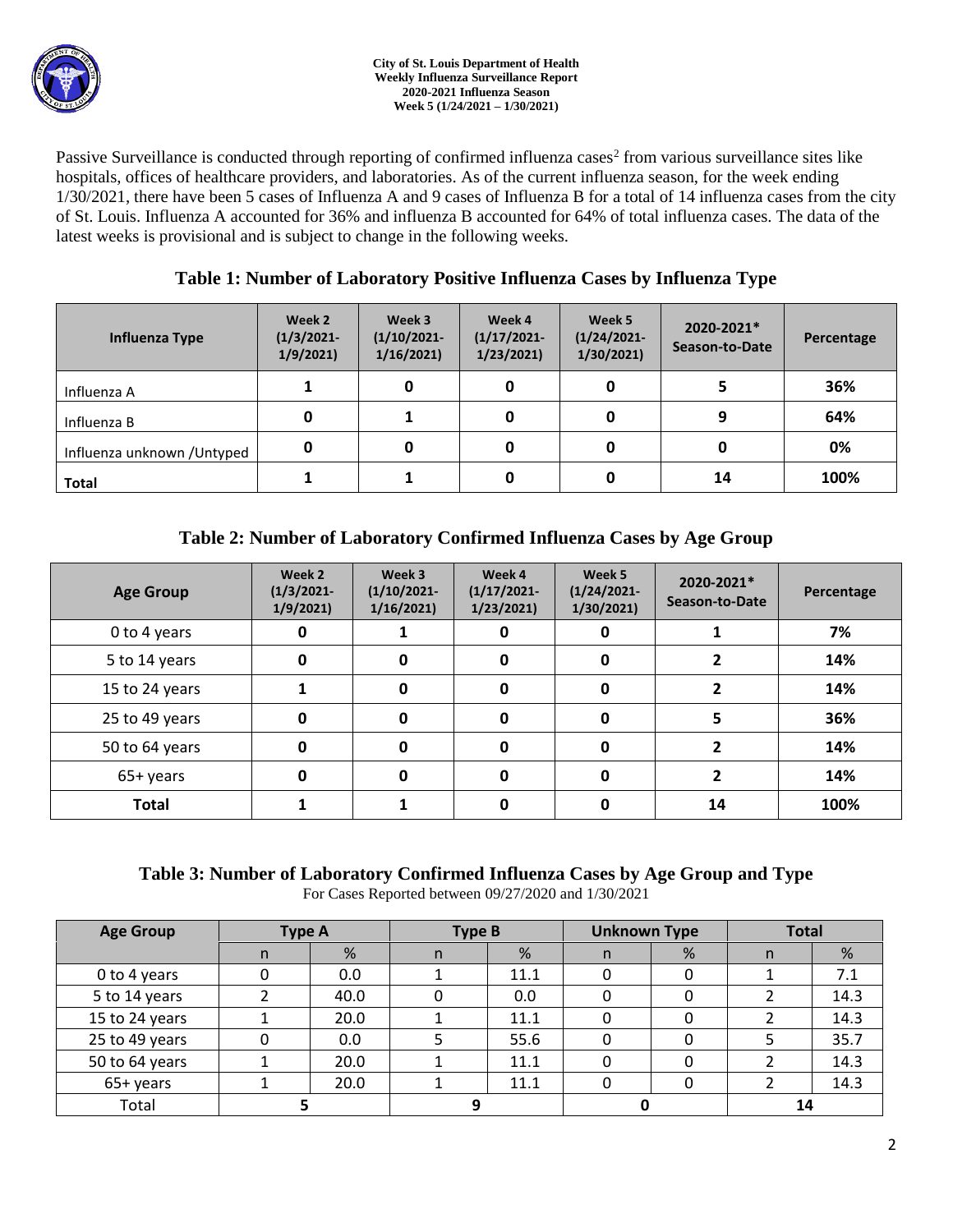

| <b>Previous</b><br><b>Seasons</b>                                   | 2016-2017                                                                                             | 2017-2018                        | 2018-2019                                                              | 2019-2020                       | 2020-2021                       | 4-Season<br><b>Mean</b>                                                   | 4-Season<br><b>Median</b>                        |  |  |  |  |
|---------------------------------------------------------------------|-------------------------------------------------------------------------------------------------------|----------------------------------|------------------------------------------------------------------------|---------------------------------|---------------------------------|---------------------------------------------------------------------------|--------------------------------------------------|--|--|--|--|
| Week 2                                                              | 71                                                                                                    | 666                              | 83                                                                     | 96                              | $\mathbf{1}$                    | 229                                                                       | 90                                               |  |  |  |  |
| Week 3                                                              | 153                                                                                                   | 263                              | 63                                                                     | 57                              | $\mathbf{1}$                    | 134                                                                       | 108                                              |  |  |  |  |
| Week 4                                                              | 124                                                                                                   | 278                              | 108                                                                    | 64                              | 0                               | 144                                                                       | 116                                              |  |  |  |  |
| Week 5                                                              | 262                                                                                                   | 282                              | 131                                                                    | 255                             | $\pmb{0}$                       | 233                                                                       | 259                                              |  |  |  |  |
| 800<br>600<br>Counts<br>400<br>200<br>$\mathbf 0$<br>$\overline{a}$ | Laboratory Confirmed Cases of Influenza<br>City of St. Louis, 2020-21, Compared to Previous 4 Seasons |                                  |                                                                        |                                 |                                 |                                                                           |                                                  |  |  |  |  |
|                                                                     | 41<br>42<br>$\frac{1}{2}$<br>4<br>$\frac{1}{2}$<br><b>→</b> 4-Season Mean                             | 48<br>46<br>$\overline{6}$<br>47 | 50<br>$\overline{\phantom{0}}$<br>51<br>52<br>$\sim$<br>$-2017 - 2018$ | ₹<br>CDC week<br>$-2018 - 2019$ | 음<br>ന<br>$\Xi$<br>$-2019-2020$ | $\frac{5}{1}$<br>$\frac{6}{1}$<br>$\approx$<br>$\frac{2}{1}$<br>2020-2021 | 19<br>$\frac{8}{18}$<br>20 21<br>$\overline{17}$ |  |  |  |  |

## **Table 4: Total Number of Laboratory Confirmed Influenza Cases Through Previous 4 Seasons**

## **City of St. Louis Influenza Outbreaks:**

During the week ending 1/30/2021, there have been no outbreaks of influenza reported to the City of St. Louis Department of Health.